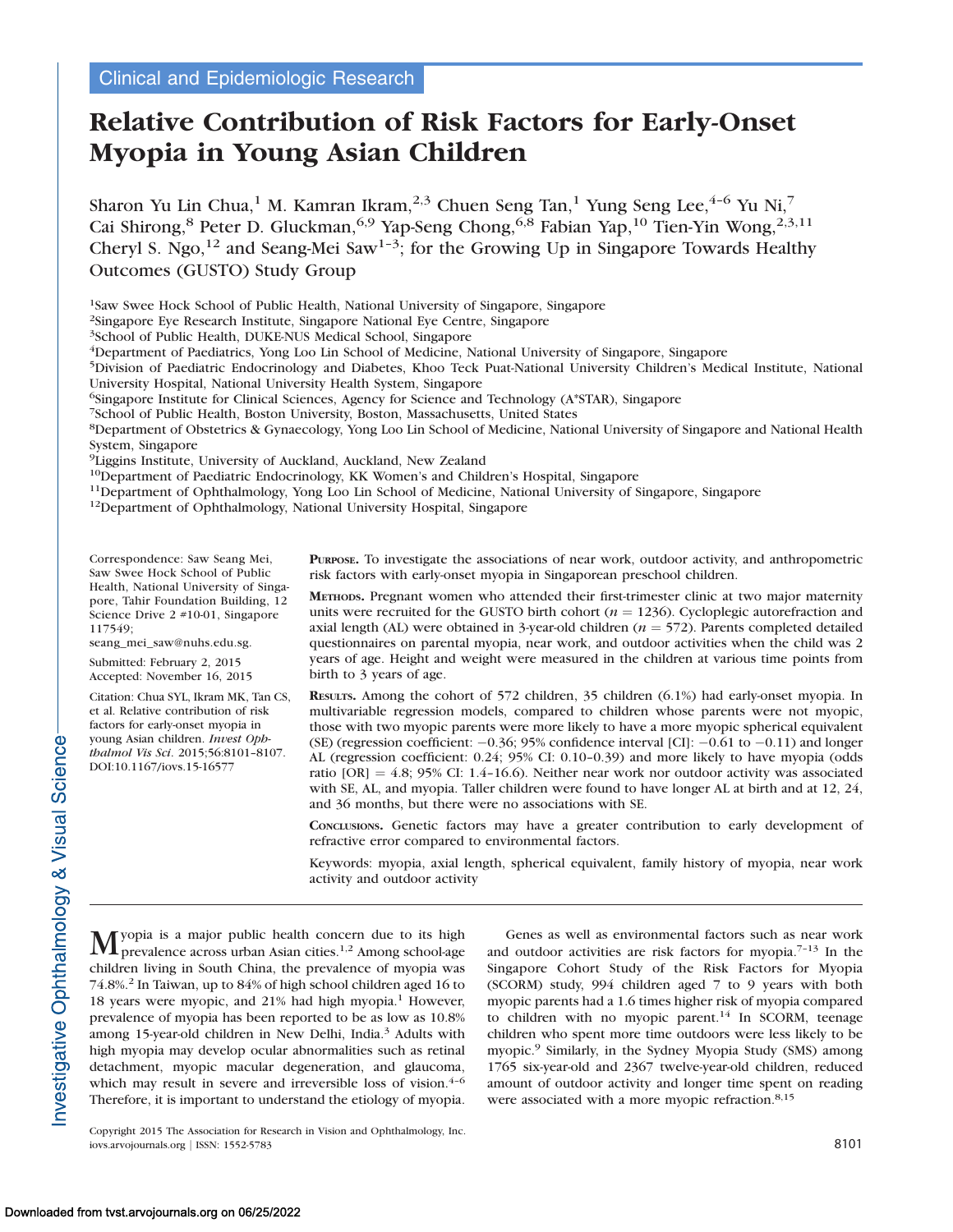Body growth may play a role in myopia development, as the periods of critical body and eye growth occur simultaneously in early life. In the SCORM study of 1449 children aged 7 to 9 years, height was positively associated with axial length (AL). Taller girls were found to have more myopic refractions, but this association was not observed in boys.16 The Strabismus, Amblyopia and Refractive Error in Singaporean Children (STARS) study of 3009 Singapore Chinese children aged 6 to 72 months reported that for every 1 cm increase in height, the spherical equivalent (SE) was more myopic by 0.01 diopters.<sup>17</sup> Although this finding was statistically significant, it may not be clinically significant.<sup>17</sup> In contrast, several other studies did not confirm the association between height and SE.18–21 In a study of 106,926 Israeli male military recruits aged 17 to 19 years, body stature was not associated with myopia.20 Similarly, body stature was not associated with refractive error in 23,616 nineteen-year-old Korean male military conscripts.<sup>19</sup> There was no association between height and refractive error among 1371 children aged 12 to 17 years from rural China.<sup>21</sup> Anthropometric measures were not associated with SE in 1765 Australian children aged 6 years, but height was positively associated with AL.

In this study, we evaluated the role of parental myopia, near work, outdoor activity, and height on SE, AL, and myopia in a birth cohort of 3-year-old Singapore children.

## **METHODS**

## Study Population

The Growing Up in Singapore Towards Healthy Outcomes (GUSTO) birth cohort (naturally conceived) and the In Vitro Fertilization (IVF) cohort consist of offspring of pregnant women aged 18 years and above who attended their firsttrimester antenatal ultrasound scan clinic at either one of the major maternity units, KK Women's and Children's Hospital (KKH) or National University Hospital (NUH), between June 2009 and September 2010.<sup>22</sup> This study had participants from the three main ethnic groups in Singapore, which are Chinese, Malay, and Indian, and included those who planned to reside in Singapore for the next 5 years. Children with eye conditions such as strabismus, facial nerve palsy, eye infection, eye injury, and other such eye-related conditions were excluded.

The Figure is a flow chart that shows the progress of participants throughout the study from recruitment to the third-year visit. The GUSTO study recruited 1236 women at the first-trimester antenatal clinic, and 1232 women attended the clinic at the 26- to 28-week gestational age visit. Of the 1236 participants recruited, 65 participants dropped out during the 26- to 28-week gestation visit. A total of 1171 infants were born between November 2009 and May 2011. After delivery, 85 participants dropped out. For the remaining 1086 participants, the number of participants seen at each postnatal visit is stated. A total of 161 participants did not attend the 3-year clinic visit. A total of 925 participants attended the 3-year visit.

The study was approved by the SingHealth Centralized Institutional Review Board and National Health Group's Domain Specific Review Board. It was conducted according to the tenets of the Declaration of Helsinki. Informed written consent was obtained from the children's parents after a verbal explanation of the study.

## Antenatal Questionnaires

Questionnaires in English, Chinese, Malay, or Tamil were administered to the women at two time points, at the recruitment visit (<14 weeks) and 26 to 28 weeks of gestation.



FIGURE. Progress of the GUSTO study.

Information such as ethnicity, parental educational level, and monthly household income was assessed during the recruitment visit. Parental educational level was classified into two categories: (1) secondary school or less and (2) GCE O-level and higher. The Singapore-Cambridge General Certificate of Education Ordinary Level (GCE O-level) examination is held once a year in Singapore, and examinations are set by the University of Cambridge Local Examinations Syndicate. Students usually take the examination at the end of their fourth or fifth year in secondary school, mostly at 16 years old.

#### Parental Myopia

At the 2-year postnatal clinic visit, a questionnaire was administered by a trained interviewer to obtain information about the refractive status of parents and the outdoor and indoor activities of the child. Parents gave details about whether they wore glasses or contact lenses and for what purpose. Parents were classified as myopic if glasses or contact lenses were worn for distant viewing or for both distance and near viewing. As the parents were young, the glasses worn for distance and near vision, were not for presbyopia corrections.

## Near Work and Outdoor Activities

The types of near-work activities included reading or writing, coloring or drawing, playing with handheld devices, and using computers. Near-work activities were recorded in number of hours per day separately for weekdays and weekends. The total number of hours spent on near work per day was calculated from all the near-work activities. Reading habits, for example, if the child read alone, the age at which the child started reading and the number of books read per week, were collected. Additional information such as the age at which the child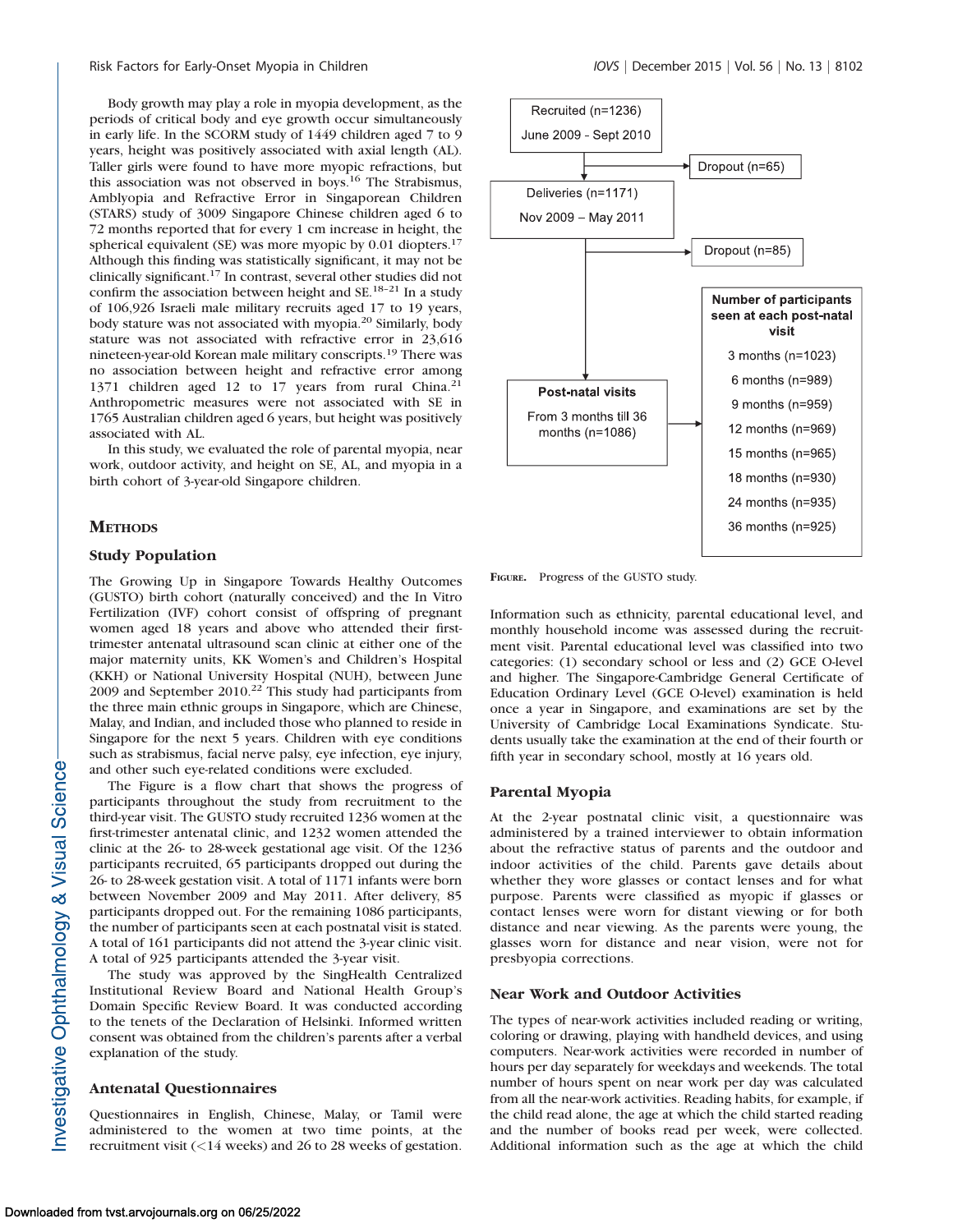started attending child care and the number of hours spent in child care was obtained. Outdoor activities included physical activities (playing in the backyard, walking or riding a tricycle) and leisure activities (barbeque, picnic, going to the park or beach). Outdoor activities were recorded in number of hours per day separately for weekdays and weekends. The average number of hours of each activity per day was calculated  $(5/7 \times$ hours per weekday  $+ 2/7 \times$  hours per weekend). These questionnaires on near-work and outdoor activities were similar to that used by SMS.<sup>15</sup> Some of the modifications of the SMS questionnaire were additional outdoor activities such as playing in the backyard or riding a tricycle, which were appropriate for a 2-year-old.

# Birth Parameters and Anthropometric Measurements

After delivery, birth parameter data such as birth weight (kg), birth length (cm), and gestation age (weeks) were obtained. The child's anthropometric measures of early growth were measured by trained observers using standard protocol every 3 months from 3 months to 18 months, then again at 24 and 36 months. Recumbent length was used to measure infants and children aged less than 2 years using an infantometer (210 mobile measuring mat; Seca, Hamburg, Germany). Standing height was measured with a stadiometer (model 213; Seca). Weight of the child was measured using Seca model 803. All anthropometric measurements were taken twice with bare feet. If the length or height differed by 1 cm, a third measurement was taken for the average calculation. Similarly, a third measurement was taken if the weight differed by 200 g. Body mass index (BMI) was calculated using weight divided by the square of the height (kilograms per meter squared).

#### Eye Measurements Performed at 3 Years Old

After the instillation of one drop 0.5% proparacaine and one drop 2.5% phenylephrine, cycloplegia was achieved with three drops of 1% cyclopentolate instilled at 5-minute intervals. After an interval of at least 30 minutes after the last eye drop, cycloplegic autorefraction was performed with a table-mounted autorefractor (model RK-F1; Canon, Tokyo, Japan). Axial length measurements were obtained using an optical biometer (IOL Master; Carl Zeiss-Meditec, Oberkochen, Germany). The reliability of each AL measurement was assessed using signal-tonoise ratio (SNR), and a reading was accepted if  $SNR \geq 2.0$ . Spherical equivalent refraction (SE) for each eye was calculated as sphere power plus half cylinder power. Myopia was defined as a SE of at least  $-0.5$  diopters (D).

## Statistical Analysis

As there is a high correlation between right and left eye (Spearman  $\rho$  0.88 for SE and 0.96 for AL), only data from the right eye were used. Student's *t*-test and  $\chi^2$  test were used to compare baseline characteristics between participants with and without cycloplegic autorefraction for continuous and categorical variables, respectively. First, univariate models were constructed examining the association of early-life factors (exposures) with AL, SE, and myopia (outcomes). Subsequently, multivariate models were constructed additionally adjusting for other confounders. All P values are two-sided and were considered statistically significant when less than 0.05. Data analysis was performed with STATA 2009 (Stata Statistical Software, Release 11; StataCorp LP, College Station, TX, USA).

#### **RESULTS**

Out of 1236 recruited participants, 925 children (74.8%) attended the third-year clinic visit. Axial length was measured in 760 children (61.5%) and could not be measured in 165 children for the following reasons: 87 children (7.0%) were uncooperative; home visits were conducted in 32 children (2.6%); optometrist was not available for 16 children (1.3%); Institutional Review Board approval was not in time for 18 children (1.5%); 6 children had eye conditions (0.5%); parents of 3 children (0.2%) did not consent; and parents were not with 3 children (0.2%) during clinic visits.

Cycloplegic refraction was performed in 572 children (46.3%), and SE measurement was not performed in 353 children for the following reasons: 189 children (15.3%) were uncooperative; parents of 102 children (8.3%) did not consent; home visits were conducted in 32 children (2.6%); optometrist was not available for 19 children (1.5%); 8 children (0.6%) had eye conditions; and parents were not with 3 children (0.2%) during clinic visits.

In comparison with the number among children who did not undergo cycloplegic autorefraction, there were more females who underwent cycloplegic autorefraction (50.2% vs. 41.6%;  $P = 0.01$ ), but there were no significant differences in age ( $P = 0.07$ ), ethnicity ( $P = 0.28$ ), total time spent on near work (hours/day) ( $P = 0.15$ ), total time spent outdoors (hours/ day) ( $P = 0.91$ ), maternal education level ( $P = 0.21$ ), and parental myopia ( $P = 0.48$ ) between the two groups (Table 1). There were 35 myopic children (6.1%), of whom 54.3% were males and 45.7% were females.

Table 2 shows the association of parental myopia with SE, AL, and myopia among the participants. After adjusting for age, sex, ethnicity, and maternal education level, a child was more likely to have a negative SE (regression coefficient:  $-0.26$ ; 95% confidence interval [CI]:  $-0.43$  to  $-0.08$ ) and longer AL (regression coefficient: 0.16; 95% CI: 0.06–0.27) if the mother was myopic, compared to a child without a myopic mother. Children with parental history of myopia showed negative SE (regression coefficient:  $-0.29$ ; 95% CI:  $-0.49$  to  $-0.08$ ), longer AL (regression coefficient: 0.15; 95% CI: 0.03–0.27), and higher odds of myopia (odds ratio [OR]: 3.3; 95% CI: 1.1–10.2).

The overall GUSTO cohort spent an average of 0.6 hours/ day (SD 0.7) reading or writing, 0.4 hours/day (SD 0.5) coloring or drawing, 0.6 hours/day (SD 0.8) using handheld devices, 0.1 hour/day (SD 0.3) using a computer, and 1.7 hours/day (SD 1.5) on total near-work activities. On average, children started reading at 16.6 months (SD 4.6) and read 6 books (SD 8) per week at 2 years old with a parent reading to them or independently. The children started going to preschool at 17.8 months (SD 6.1). Time spent on near-work activities did not differ between children whose refractive error was measured compared to those not measured. Reading habits such as age the child started reading, number of books read per week, and age the child started preschool did not differ between the two groups. The children spent an average of 0.8 hours/day (SD 0.8) on outdoor physical activities, 0.6 hours/day (SD 1.1) on outdoor leisure activities, and 1.4 hours/day (SD 1.5) on total outdoor activities. There were no significant differences in outdoor physical activities, outdoor leisure activities, and total outdoor activities between those whose refractive error was measured and not measured.

Table 3 shows the relationship of near-work and outdoor activities with SE, AL, and myopia. The different types of near work and outdoor activities were not associated with the eye measurements after adjustment for confounders. Reading habits and preschool activities were not significantly associated with myopia. After adjusting for age, sex, ethnicity, and maternal education level, the average time spent on total near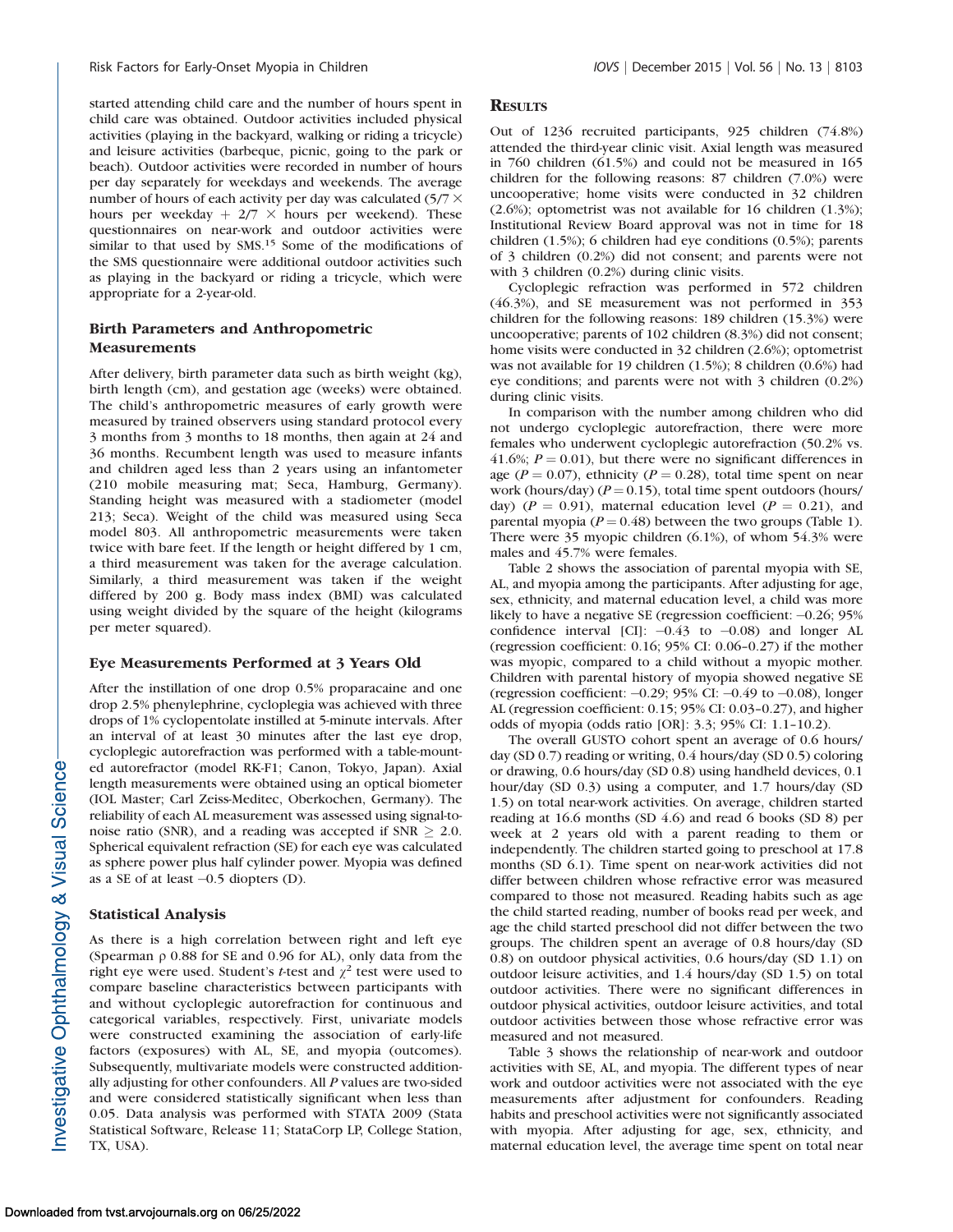|  |  | TABLE 1. Comparison of Baseline Characteristics Between Participants With and Without Cycloplegic Refraction in GUSTO |  |  |  |
|--|--|-----------------------------------------------------------------------------------------------------------------------|--|--|--|
|--|--|-----------------------------------------------------------------------------------------------------------------------|--|--|--|

|                                    |                  | Participants Who Underwent<br><b>Cycloplegic Autorefraction</b><br>at the 3-Year Clinic Visit, $N = 572$ |                          | Participants Who Did Not Undergo<br><b>Cycloplegic Autorefraction</b><br>at the 3-Year Clinic Visit, $N = 353$ |                 |      |                      |
|------------------------------------|------------------|----------------------------------------------------------------------------------------------------------|--------------------------|----------------------------------------------------------------------------------------------------------------|-----------------|------|----------------------|
| <b>Variables</b>                   | $\boldsymbol{N}$ | Mean <sup>*</sup> or $\%$ <sup>*</sup>                                                                   | <b>SD</b>                | $\boldsymbol{N}$                                                                                               | Mean* or $\%^*$ | SD   | P Value <sup>+</sup> |
| Child's age, mo<br>Child's sex     | 572              | 36.5                                                                                                     | 1.0                      | 353                                                                                                            | 36.6            | 1.1  | 0.07<br>0.01         |
| Female                             | 287              | 50.2                                                                                                     | $\overline{\phantom{a}}$ | 147                                                                                                            | 41.6            |      |                      |
| Child's ethnicity                  |                  |                                                                                                          |                          |                                                                                                                |                 | 0.28 |                      |
| Chinese                            | 316              | 55.2                                                                                                     | $\overline{\phantom{0}}$ | 214                                                                                                            | 60.6            |      |                      |
| Malay                              | 150              | 26.2                                                                                                     |                          | 82                                                                                                             | 23.2            |      |                      |
| Indian                             | 106              | 18.6                                                                                                     |                          | 57                                                                                                             | 16.2            |      |                      |
| Near-work activities               |                  |                                                                                                          |                          |                                                                                                                |                 |      |                      |
| Total time spent on near work, h/d | 545              | 1.7                                                                                                      | 1.5                      | 325                                                                                                            | 1.8             | 2.0  | 0.15                 |
| Outdoor activities                 |                  |                                                                                                          |                          |                                                                                                                |                 |      |                      |
| Total time spent outdoors, h/d     | 572              | 1.4                                                                                                      | 1.5                      | 353                                                                                                            | 1.4             | 1.4  | 0.91                 |
| Maternal education level           |                  |                                                                                                          |                          |                                                                                                                |                 |      | 0.21                 |
| Secondary school or less           | 161              | 28.3                                                                                                     | $\overline{\phantom{a}}$ | 112                                                                                                            | 32.3            |      |                      |
| GCE O-level and higher             | 408              | 71.7                                                                                                     | $\overline{\phantom{a}}$ | 235                                                                                                            | 67.7            |      |                      |
| Parental myopia                    |                  |                                                                                                          |                          |                                                                                                                |                 |      | 0.48                 |
| None                               | 144              | 26.4                                                                                                     |                          | 93                                                                                                             | 28.6            |      |                      |
| Either one                         | 402              | 73.6                                                                                                     |                          | 232                                                                                                            | 71.4            |      |                      |

\* Mean (SD) for continuous variables and percentages for categorical variables.

† Student's t-test or  $\gamma^2$  test (two-sided).

work was 1.7 hours/day among children whose parents were nonmyopic, 1.7 hours/day among children who had one myopic parent, and 1.4 hours/day among children whose parents were both myopic. There was no difference in time spent on near work among children with two myopic parents compared to children with no or one myopic parent ( $P = 0.08$ ).

Table 4 shows the association of anthropometric measures with SE, AL, and myopia. Controlling for age, sex, ethnicity, maternal education level, and parental myopia, children who were taller at birth and at 12, 24, and 36 months showed longer AL. Similarly, the multivariate models at other periods such as 3 weeks and 3, 6, 9, 15, and 18 months showed significant positive relationships with AL. Height was subsequently categorized into quartiles, and there were significant increasing trends in AL when we compared the highest quartiles of height with the lowest quartiles. In the multivariate models, there were no significant associations between height with SE and myopia.

In the multivariate model, for every 1 SD increase in birth weight, AL increased by 0.12 mm (95% CI: 0.07–0.17).

TABLE 2. Multivariable Analysis of Parental Myopia With Spherical Equivalent, Axial Length, and Myopia at 36-Month Visit in GUSTO Participants

|                            |                  | Spherical Equivalent, D       | Axial Length, mm |                  |                               |          | Myopia, Defined as $\leq -0.50$ D) |                   |         |
|----------------------------|------------------|-------------------------------|------------------|------------------|-------------------------------|----------|------------------------------------|-------------------|---------|
| <b>Variables</b>           | $\boldsymbol{N}$ | $\beta$ (95% CI) <sup>*</sup> | P Value          | $\boldsymbol{N}$ | $\beta$ (95% CI) <sup>+</sup> | P Value  | $\boldsymbol{N}$                   | OR (95% CI)*      | P Value |
| Paternal myopia            |                  |                               |                  |                  |                               |          |                                    |                   |         |
| N <sub>o</sub>             | 273              | Reference                     |                  | 270              | Reference                     |          | 273                                | Reference         |         |
| <b>Yes</b>                 | 271              | $-0.12$ ( $-0.30$ , 0.06)     | 0.19             | 267              | $0.09(-0.02, 0.19)$           | 0.10     | 271                                | 2.06(0.95, 4.46)  | 0.07    |
| Maternal myopia            |                  |                               |                  |                  |                               |          |                                    |                   |         |
| N <sub>o</sub>             | 250              | Reference                     |                  | 246              | Reference                     |          | 250                                | Reference         |         |
| <b>Yes</b>                 | 294              | $-0.26$ ( $-0.43$ , $-0.08$ ) | $<$ 0.01         | 291              | 0.16(0.06, 0.27)              | $<$ 0.01 | 294                                | 2.10(0.95, 4.64)  | 0.07    |
| Parental myopia            |                  |                               |                  |                  |                               |          |                                    |                   |         |
| No                         | 143              | Reference                     |                  | 141              | Reference                     |          | 143                                | Reference         |         |
| <b>Yes</b>                 | 401              | $-0.29(-0.49,-0.08)$          | ${<}0.01$        | 396              | 0.15(0.03, 0.27)              | 0.02     | 401                                | 3.34(1.10, 10.19) | 0.03    |
| No. of parents with myopia |                  |                               |                  |                  |                               |          |                                    |                   |         |
| $\theta$                   | 143              | Reference                     |                  | 141              | Reference                     |          | 143                                | Reference         |         |
|                            | 237              | $-0.25$ ( $-0.47, -0.04$ )    | 0.02             |                  | $234$ 0.10 (-0.02, 0.23)      | 0.11     | 237                                | 2.83(0.89, 9.02)  | 0.08    |
| 2                          |                  | $164 - 0.36(-0.61, -0.11)$    | $<$ 0.01         | 162              | 0.24(0.10, 0.39)              | < 0.01   | 164                                | 4.79(1.39, 16.55) | 0.01    |
| $P$ trend                  |                  |                               | < 0.01           |                  |                               | < 0.01   |                                    |                   | 0.01    |

Parental myopia was obtained via questionnaires administered at 24-month visit.

\* For the outcomes of SE and myopia, the multivariable models were adjusted for age, sex, ethnicity, and maternal education level.

† For the outcome of AL, the multivariable model was adjusted for age, sex, ethnicity, and maternal education level and height at 36 months.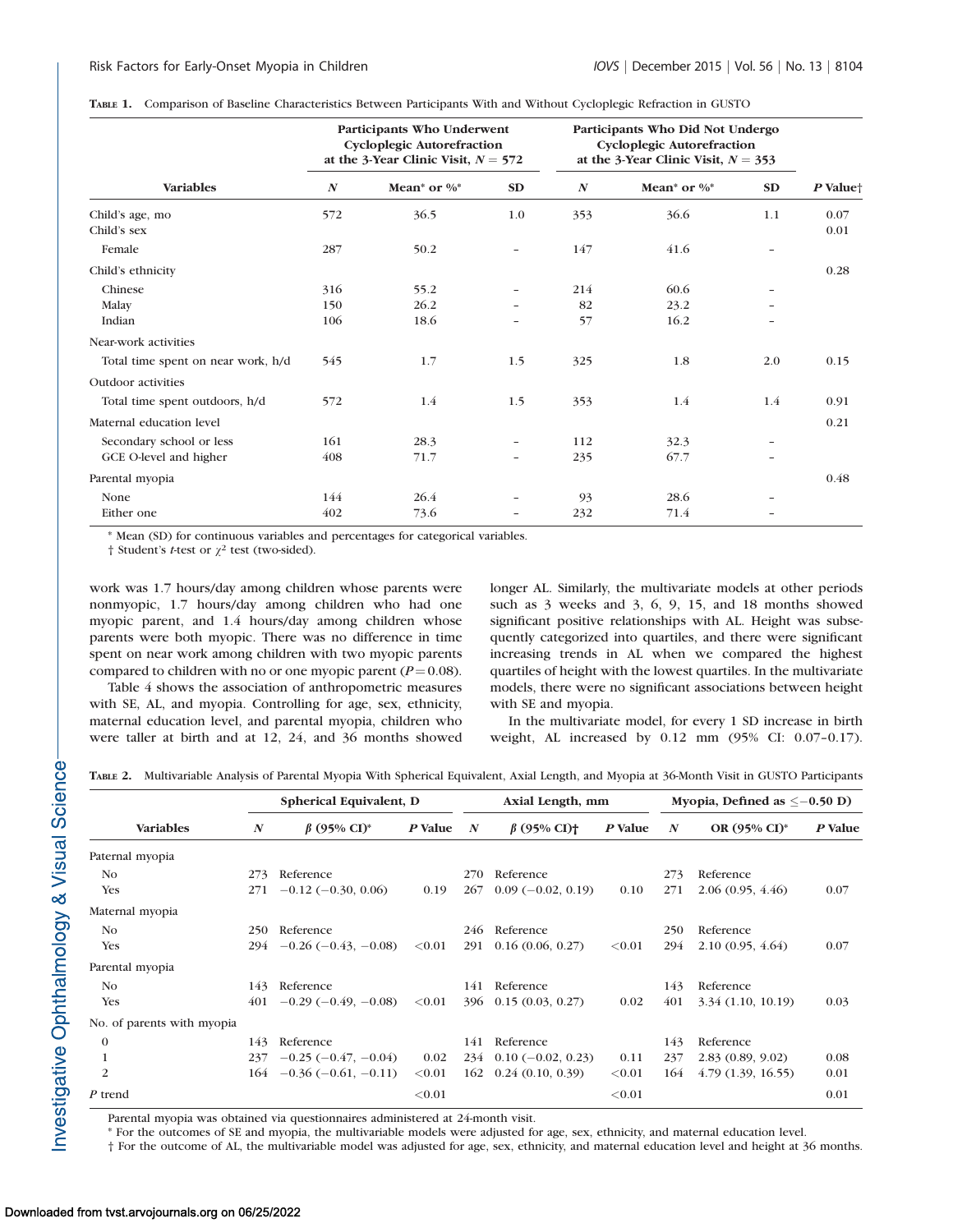TABLE 3. Multivariable Analysis of Near Work and Outdoor Activities at 24 Months With Spherical Equivalent, Axial Length, and Child's Myopia at 36-Month Visit in GUSTO Participants

|                           | Spherical Equivalent, D |                               |         |                  | Axial Length, mm              |         | Myopia, Defined as $\leq -0.50$ D |                          |         |
|---------------------------|-------------------------|-------------------------------|---------|------------------|-------------------------------|---------|-----------------------------------|--------------------------|---------|
| <b>Variables</b>          | $\boldsymbol{N}$        | $\beta$ (95% CI) <sup>*</sup> | P Value | $\boldsymbol{N}$ | $\beta$ (95% CI) <sup>+</sup> | P Value | $\boldsymbol{N}$                  | OR $(95\% \text{ CI})^*$ | P Value |
| Near-work activities, h/d |                         |                               |         |                  |                               |         |                                   |                          |         |
| Reading or writing        | 533                     | $0.06(-0.07, 0.19)$           | 0.36    | 527              | $-0.04$ ( $-0.11$ , 0.04)     | 0.36    | 533                               | 1.26(0.80, 1.98)         | 0.31    |
| Coloring or drawing       | 533                     | $0.14(-0.03, 0.32)$           | 0.11    | 526              | $-0.06$ ( $-0.16$ , 0.05)     | 0.31    | 533                               | 0.71(0.28, 1.78)         | 0.47    |
| Handheld devices          | 541                     | $-0.10$ ( $-0.20$ , 0.0)      | 0.05    | 534              | 0.07(0.01, 0.13)              | 0.03    | 541                               | 1.04(0.67, 1.61)         | 0.86    |
| Computer                  | 541                     | $-0.09(-0.34, 0.16)$          | 0.46    | 534              | $0.01(-0.13, 0.16)$           | 0.86    | 541                               | 0.92(0.31, 2.74)         | 0.88    |
| Total near work           | 543                     | $-0.01$ ( $-0.07$ , 0.05)     | 0.72    | 536              | $0.01(-0.03, 0.04)$           | 0.60    | 543                               | 1.03(0.81, 1.31)         | 0.80    |
| Outdoor activities, h/d   |                         |                               |         |                  |                               |         |                                   |                          |         |
| Playing time              | 544                     | $0.07(-0.04, 0.18)$           | 0.19    | 538              | $-0.01$ ( $-0.08$ , 0.05)     | 0.70    | 544                               | 0.59(0.32, 1.07)         | 0.08    |
| Leisure time              | 544                     | $-0.03(-0.11, 0.04)$          | 0.39    | 538              | $-0.01$ ( $-0.05$ , 0.04)     | 0.76    | 544                               | 1.00(0.70, 1.44)         | 1.00    |
| Total outdoors            | 544                     | $0.0(-0.06, 0.06)$            | 0.98    | 538              | $-0.01$ $(-0.04, 0.03)$       | 0.66    | 544                               | $0.84$ ( $0.61$ , 1.17)  | 0.31    |

Parental myopia was obtained via questionnaires administered at 24-month visit.

\* For the outcomes of SE and myopia, the multivariable models were adjusted for age, sex, ethnicity, maternal education level, and parental myopia.

† For the outcome of AL, the multivariable model was adjusted for age, sex, ethnicity, maternal education level, parental myopia, and height at 36 months.

However, BMI at various periods was not associated with SE or myopia in the multivariate models. After adjusting for age, sex, ethnicity, maternal education level, and parental myopia, rate of growth in height from birth to 3 months ( $P = 0.01$ ), birth to 6 months ( $P < 0.01$ ), and birth to 9 months ( $P < 0.01$ ) was associated with a longer AL.

#### **DISCUSSION**

In this study, we showed that in Asian preschool children aged 3 years, family history of myopia was significantly associated with myopia, a more myopic SE, and longer AL. In addition, height was associated with a longer AL. However, near work and outdoor activity were not significantly associated with myopia. These data suggest that family history may have a stronger role than environmental factors in causing early development of refractive error in Asian preschoolers. In contrast, there may be greater environmental influences detected in studies of older Asian primary schoolchildren.<sup>23-25</sup>

Previous studies have reported the impact of family history on the development of myopia in older individuals.<sup>7,11,26</sup> Few have examined the relationship between parental myopia as a risk factor for myopia in 3-year-olds.<sup>17,27</sup> Fan et al.<sup>27</sup> did not observe an association between parental myopia with SE or AL among preschoolers aged 2 to 6 years old in Hong Kong. The lack of association may be due to a small number of parents with myopia. However, Low et al.<sup>17</sup> suggested that preschool children aged 6 to 72 months had a 1.9 (95% CI 1.4–2.6) times increased odds of myopia if both parents were myopic compared to children without myopic parents.<sup>17</sup> In the SCORM study, it was shown, among 543 myopic children aged 7 to 9 years, that AL increased by 0.11 mm in children with parental myopia compared to children without parental myopia.28 In line with these findings, our study showed that children with either myopic fathers or mothers tend to have a more myopic refraction or longer AL. This association was statistically significant for children with myopic mothers, but not myopic fathers. The mechanisms underlying the sex difference are unclear. The difference is unlikely to be sex linked, because myopia has not been shown to be a characteristic inherited through the female line. Although environmental factors were not associated to the development of early-onset myopia in our study, a possible reason for the sex difference observed may be attributed to shared environmental effects, as mothers may spend more time with their children compared to fathers. In contrast, the Orinda Longitudinal Study of Myopia did not report a difference in myopia risks for children with myopic fathers versus myopic mothers among 514 children aged 8 to 9 years.<sup>29</sup> Parental myopia may be significantly associated with myopia in the offspring either through shared genetic background or shared near-work environment.<sup>30</sup> Myopic parents may encourage their children to read more or to maintain high academic standards. To rule out shared near-work environment in our study, the amount of

TABLE 4. Multivariable Analysis of Various Growth Periods With Spherical Equivalent, Axial Length, and Child's Myopia at 36-Month Visit in GUSTO Participants

|                      |     | Spherical Equivalent, D       |         |                  | Axial Length, mm              |         | Myopia, Defined as $\leq -0.50$ D |                  |         |
|----------------------|-----|-------------------------------|---------|------------------|-------------------------------|---------|-----------------------------------|------------------|---------|
| <b>Variables</b>     | N   | $\beta$ (95% CI) <sup>*</sup> | P Value | $\boldsymbol{N}$ | $\beta$ (95% CI) <sup>+</sup> | P Value | $\boldsymbol{N}$                  | OR (95% CI)*     | P Value |
| Length: birth        | 544 | $0.01$ (-0.08, 0.10)          | 0.82    | 538              | 0.08(0.03, 0.14)              | < 0.01  | 544                               | 0.90(0.63, 1.29) | 0.57    |
| Height: 12 mo        | 512 | $-0.07$ ( $-0.16$ , 0.02)     | 0.15    | 506              | 0.21(0.15, 0.26)              | < 0.01  | 512                               | 1.13(0.77, 1.67) | 0.54    |
| Height: 24 mo        | 481 | $-0.01$ $(-0.10, 0.09)$       | 0.88    | 475              | 0.16(0.11, 0.22)              | < 0.01  | 481                               | 1.07(0.72, 1.59) | 0.74    |
| Height: 36 mo        | 543 | $-0.01$ ( $-0.10$ , 0.08)     | 0.76    | 537              | 0.18(0.13, 0.24)              | < 0.01  | 543                               | 1.11(0.77, 1.59) | 0.59    |
| Weight: birth        | 544 | $-0.02$ ( $-0.11, 0.07$ )     | 0.71    | 538              | 0.12(0.07, 0.17)              | < 0.01  | 544                               | 0.90(0.63, 1.29) | 0.58    |
| $BMI: 12 \text{ mo}$ | 511 | $0.05(-0.03, 0.14)$           | 0.22    | 505              | $0.04(-0.02, 0.09)$           | 0.16    | 511                               | 0.98(0.67, 1.44) | 0.94    |
| $BMI: 24 \text{ mo}$ | 481 | $0.04(-0.05, 0.13)$           | 0.34    | 475              | $0.05(-0.01, 0.10)$           | 0.09    | 481                               | 1.03(0.69, 1.53) | 0.88    |
| BMI: 36 mo           | 543 | $0.02(-0.07, 0.11)$           | 0.63    | 537              | 0.08(0.02, 0.13)              | < 0.01  | 543                               | 1.04(0.72, 1.50) | 0.84    |

\* The multivariable models were adjusted for age, sex, ethnicity, maternal education level, and parental myopia.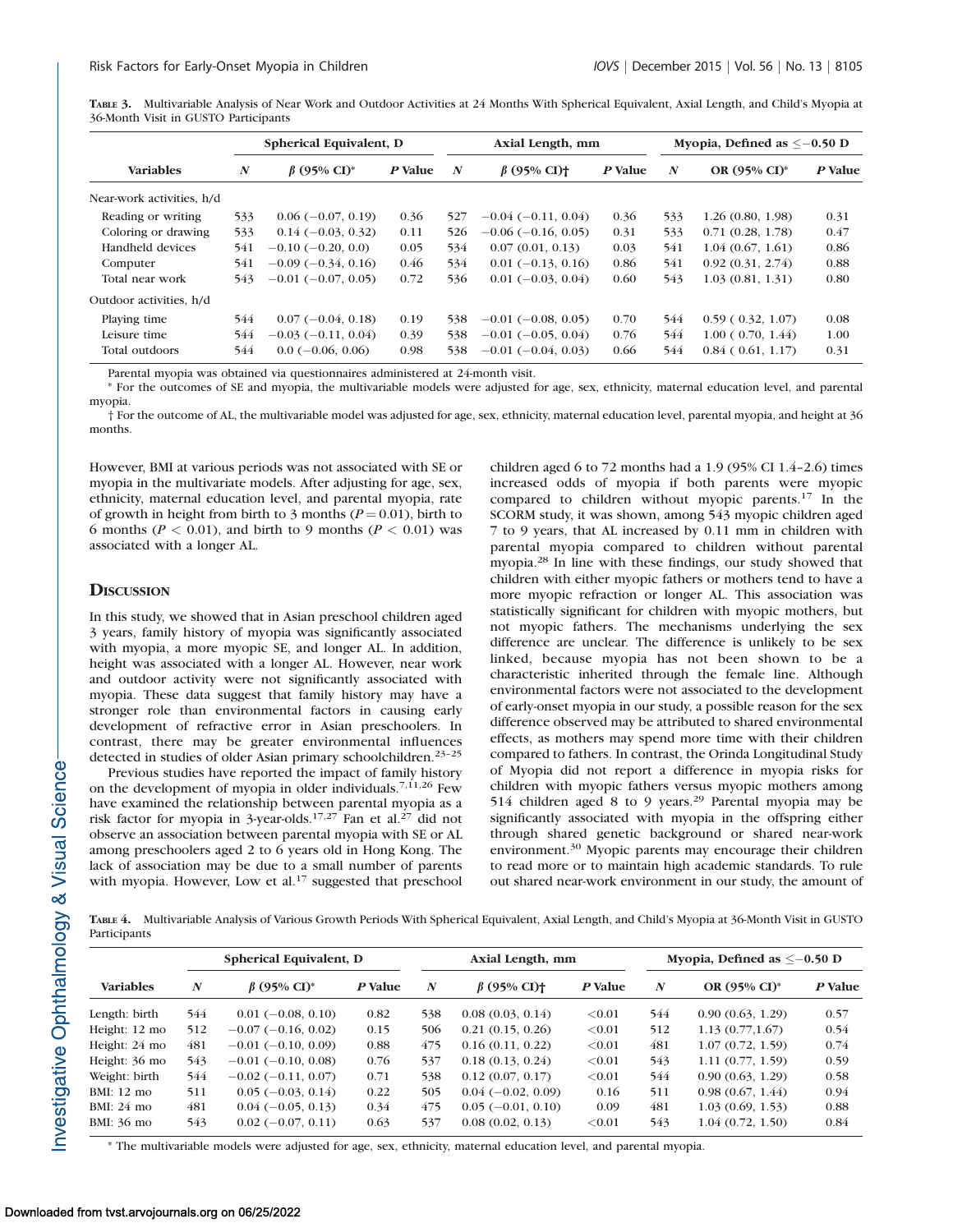near work performed by children was stratified by parental myopia categories. No significant trend was observed between near work and number of myopic parents. Thus, we believe that genes may have a greater influence on early-onset myopia in young Asian children.

Near-work and outdoor activities did not have an impact on myopia in our study. Our findings are in agreement with the STARS study that showed no association between near work or outdoor activity with myopia in preschool children aged 6 to 72 months.<sup>17</sup> The lack of association may be due to the lower amount of near work reported among our participants at 2 years old compared to the 2- to 6-year-old preschoolers in Hong Kong. Our participants performed 11.6 hours of near work per week, while the preschoolers in Hong Kong reported 23.7 hours. However, the preschoolers in Hong Kong were slightly older than our participants.<sup>27</sup> Compared to studies in which a protective effect has been demonstrated among children who spent more than 14 hours per week outdoors, children in our study spent an average of 9.8 hours per week outdoors.<sup>15,31</sup> Therefore, they may not have reached the threshold amount required for a similar effect to be observed. Together with the limited variation (SD 1.5 hours) within our subjects, this may explain the negative findings observed (Table 1). As children commence elementary school, they may be exposed to a greater amount of near work. Thus, it is plausible that environmental factors such as near work and outdoor activities may have a larger cumulative effect on myopia when children start attending school. Studies have indicated that among various environmental factors, time spent outdoors is more important than near work.7,14,15,31 We also examined the effect of age of commencement of preschool and myopia. Multivariate analysis did not reveal any association between age that the child started preschool with SE ( $P = 0.18$ ), AL, ( $P = 0.55$ ) and myopia ( $P = 0.78$ ). Possible explanations for the lack of association may be a small number of myopic children  $(n = 35)$ and a low number of children attending preschool ( $n = 183$ ).

Some studies have suggested that body stature may be linked to AL due to a shared mechanism between body and eye growth.32–35 While previous studies have been cross sectional in design, our study had repeated anthropometric measures at birth, 3 weeks, every 3 months from 3 to 18 months, and 24 and 36 months with refraction at 3 years old. We found that a child's stature at any point in time or increased rate of growth in height over several periods was associated with longer AL. However, there was no consistent association between anthropometric measures with myopia and SE. Wong et al.<sup>36</sup> showed that height is positively associated with AL but did not influence refraction in 951 Chinese adults aged 40 to 81 years old. Likewise, most prior studies conducted with measurements of stature and refraction measured at a single point in time did not find significant associations between anthropometric measures and refraction.18,19,21 The absence of a relationship may be due to a coordinated growth of the components of refraction (mainly AL with corneal and lens powers). During the early infancy stages, the cornea may flatten among subjects with longer AL.37,38 In the SMS in 1765 children aged 6 years, Ojaimi et al.<sup>18</sup> reported that increase in height was associated with increase in AL and corneal radius, but height was not related to refraction. Lens power decreased substantially in children from approximately 23 D at aged 3 years to 20 D at aged 14 years, compensating for AL growth.39,40 Our data did not show that BMI was related to the eye measurements, suggesting that obesity in children is not associated with AL or myopia. A recent study suggested that height rather than BMI from birth to 10 years was consistently found to be positively associated with AL but minimally with the development of myopia.<sup>41</sup>

There are several strengths in our study. GUSTO is a birth cohort that tracks growth and other parameters throughout the antenatal period, birth, and the first 3 years of life. All risk factors were collected prospectively. We measured refraction with the use of cycloplegic eye drops in a group of challenging 3-year-old participants to obtain an accurate measurement.

The limitations of our study include loss to follow-up (25%) and refusal of cycloplegic drops (28.5%), which may have led to selection bias. However, this may be minimal, as the analysis in Table 1 did not show differences in findings between those with cycloplegic autorefraction and those without. Our findings that near work and outdoor activities are not important predictors of myopia may be limited by the small proportion of myopic children (6.1%).

In conclusion, our prospective study showed an association between family history of myopia with AL, refraction, and myopia in preschool children aged 3 years. However, we found no evidence of environmental factors influencing early-onset myopia. This study suggests that genetic factors may play a role in the development of early-onset myopia in 3-year-old children. Replication of these findings in other large prospective cohorts of very young children is needed.

#### Acknowledgments

Supported by the Singapore National Research Foundation under its Translational and Clinical Research (TCR) Flagship Programme and administered by the Singapore Ministry of Health's National Medical Research Council (NMRC), Singapore-NMRC/TCR/004- NUS/2008, NMRC/TCR/012-NUHS/2014. Additional funding was provided by the Singapore Institute for Clinical Sciences, Agency for Science Technology and Research (A\*STAR), Singapore.

Disclosure: S.Y.L. Chua, None; M.K. Ikram, None; C.S. Tan, None; Y.S. Lee, None; Y. Ni, None; C. Shirong, None; P.D. Gluckman, None; Y.-S. Chong, None; F. Yap, None; T.-Y. Wong, None; C.S. Ngo, None; S.-M. Saw, None

#### References

- 1. Lin LL, Shih YF, Hsiao CK, Chen CJ. Prevalence of myopia in Taiwanese schoolchildren: 1983 to 2000. Ann Acad Med Singapore. 2004;33:27–33.
- 2. He M, Zeng J, Liu Y, et al. Refractive error and visual impairment in urban children in southern china. Invest Ophthalmol Vis Sci. 2004;45:793–799.
- 3. Murthy GVS, Gupta SK, Ellwein LB, et al. Refractive error in children in an urban population in New Delhi. Invest Ophthalmol Vis Sci. 2002;43:623–631.
- 4. Vongphanit J, Mitchell P, Wang JJ. Prevalence and progression of myopic retinopathy in an older population. Ophthalmology. 2002;109:704–711.
- 5. Saw SM, Gazzard G, Shih-Yen EC, Chua WH. Myopia and associated pathological complications. Ophthalmic Physiol Opt. 2005;25:381–391.
- 6. Chang L, Pan CW, Ohno-Matsui K, et al. Myopia-related fundus changes in Singapore adults with high myopia.  $Am \, J$ Ophthalmol. 2013;155:991–999, e1.
- 7. French AN, Morgan IG, Mitchell P, Rose KA. Risk factors for incident myopia in Australian schoolchildren: the Sydney adolescent vascular and eye study. Ophthalmology. 2013;120: 2100–2108.
- 8. Ip JM, Saw SM, Rose KA, et al. Role of near work in myopia: findings in a sample of Australian school children. Invest Ophthalmol Vis Sci. 2008;49:2903–2910.
- 9. Dirani M, Tong L, Gazzard G, et al. Outdoor activity and myopia in Singapore teenage children. Br J Ophthalmol. 2009; 93:997–1000.